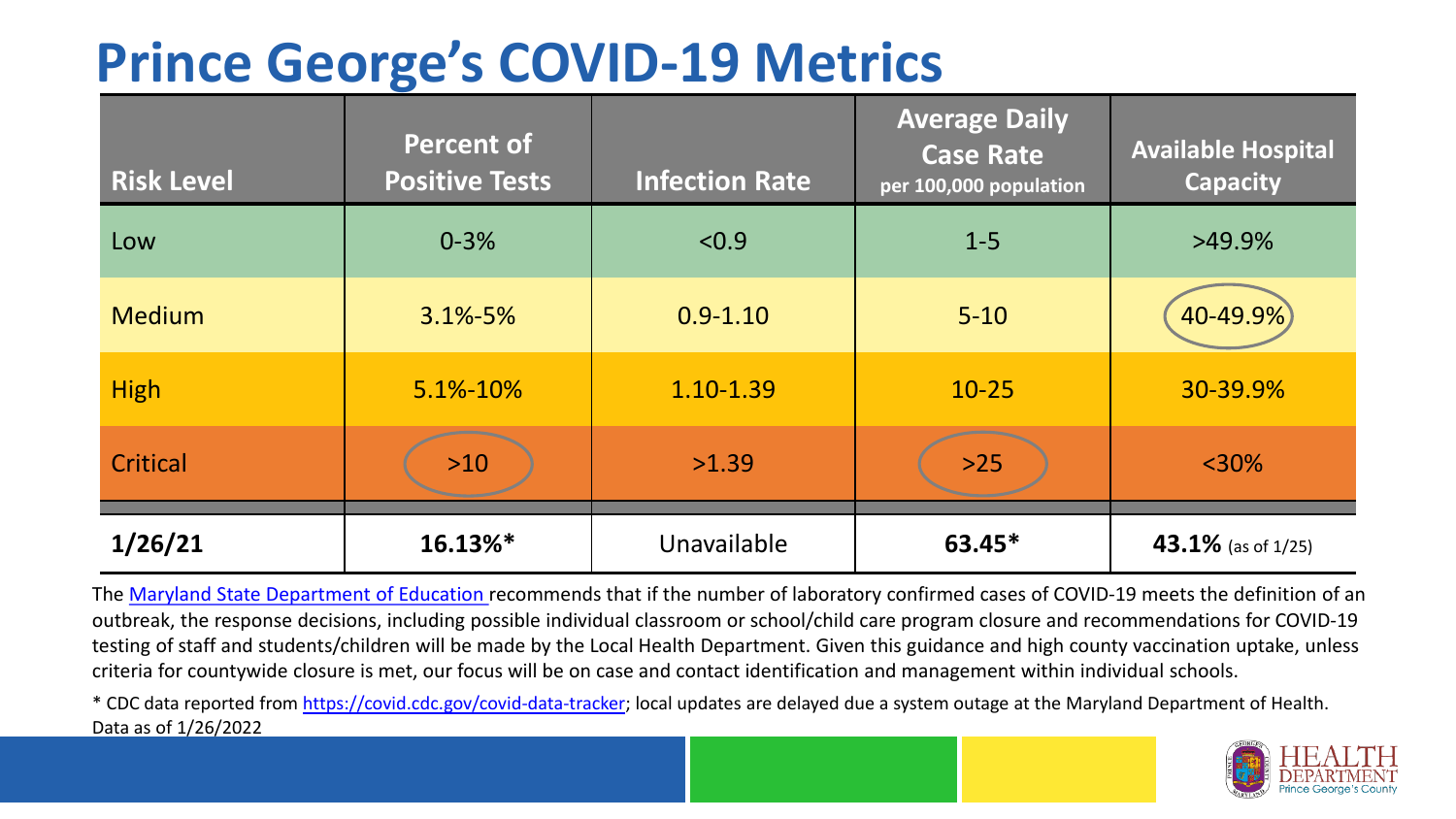## **COVID-19 Community Transmission and Vaccination**

Per the [CDC updated guidance for COVID-19 Prevention in K-12 Schools,](https://www.cdc.gov/coronavirus/2019-ncov/community/schools-childcare/k-12-guidance.html) vaccination is considered the leading prevention strategy for those who are eligible, and **Prince George's County exceeds the percentage of U.S. vaccinations for ages 12 and above**. The CDC also emphasizes using multiple prevention strategies together consistently, included universal indoor masking, as needed based on the level of community transmission and vaccine coverage.





\*\* Local vaccination data reported as of 1/25/2022